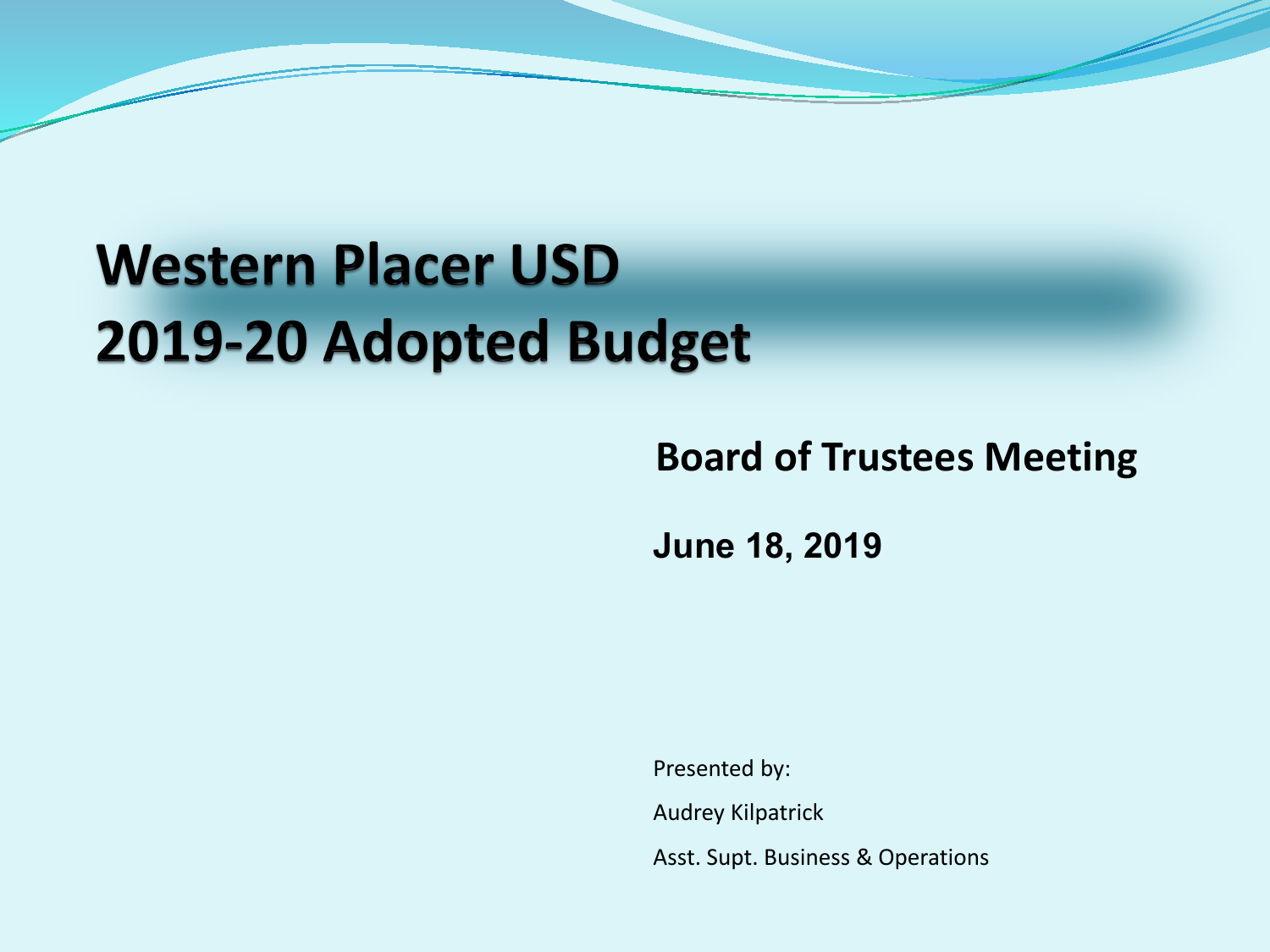## WPUSD 2019-20 Budget Assumptions

- The 2019-20 budget assumptions are used to prepare the 2019-20 Budget and multi-year projections for 2020-21and 2021-22 fiscal years.
- They are built with assumptions provided by PCOE Common Message, School Services of California, the State Dept. of Finance (DOF), FCMAT LCFF Calculator, federal funding projections and district trends and data. Property taxes, state allocations, LCFF Funding estimates, new legislature, federal funding and budget projections.
- The budget also reflects the State's 2019-20 May Revise proposals.
- Detailed 2019-20 budget and enrollment assumptions for all funds were presented at a public hearing and board meeting on June 4, 2019.
- Budget does not include any changes from the recently adopted State Budget approval as it is awaiting Governor's approval.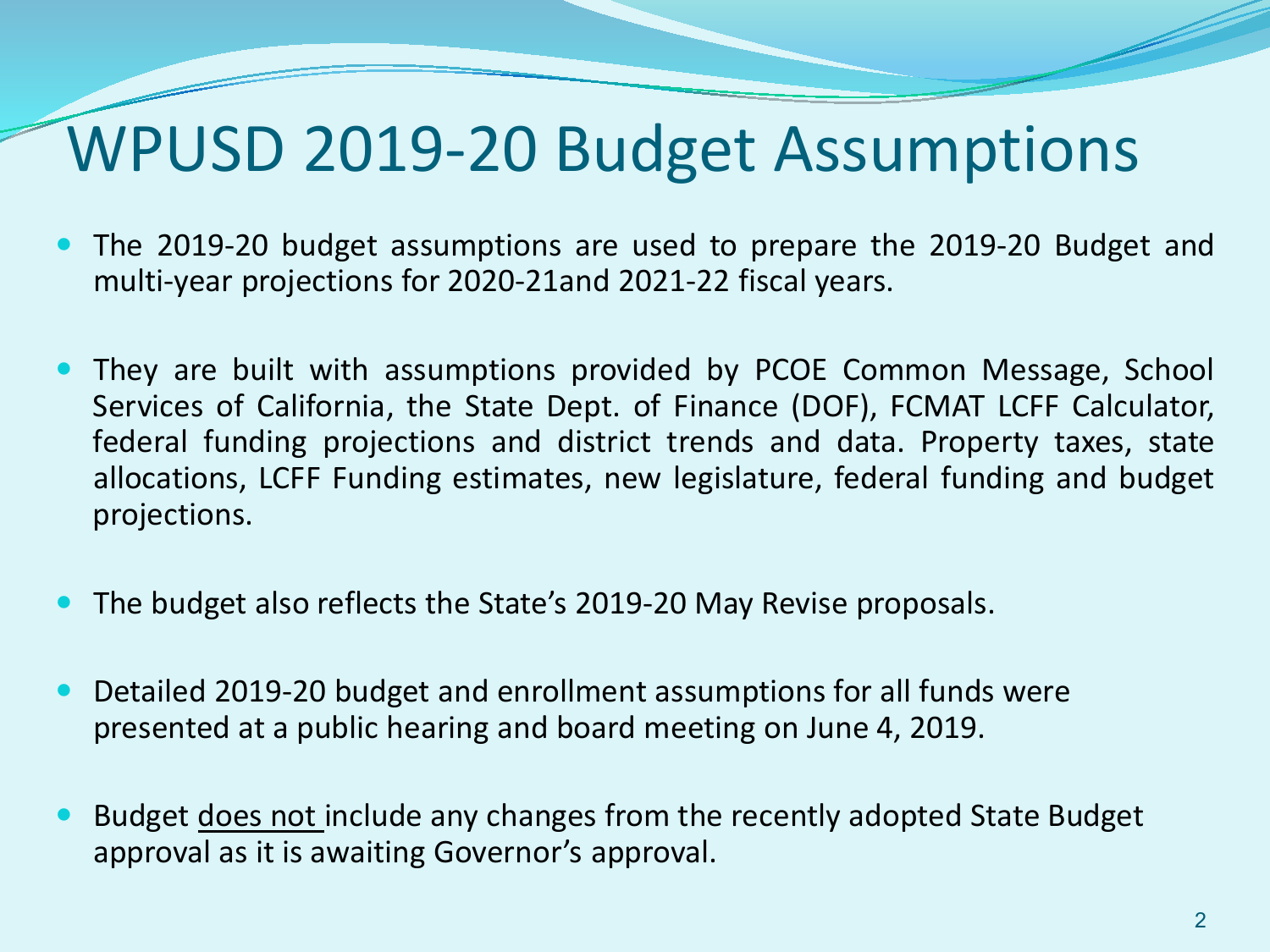**WPUSD 2019-20 General Fund Budget**

3

|                                                  | <b>Adopted Budget</b>        |                     |                     |  |  |  |
|--------------------------------------------------|------------------------------|---------------------|---------------------|--|--|--|
|                                                  |                              | 2019-20             |                     |  |  |  |
|                                                  | <b>Unrestricted</b>          | <b>Restricted</b>   | Combined            |  |  |  |
| Revenues                                         |                              |                     |                     |  |  |  |
| <b>LCFF Funding - Base</b>                       | 59,461,887                   | 995,884             | 60,457,771          |  |  |  |
| <b>LCFF Funding - Supplemental</b>               | 3,966,354                    |                     | 3,966,354           |  |  |  |
| <b>Federal Revenue</b>                           | 16,724                       | 2,309,840           | 2,326,564           |  |  |  |
| <b>State Revenue</b>                             | 1,296,206                    | 4,419,339           | 5,715,545           |  |  |  |
| Local Revenue                                    | 1,527,000                    | 2,574,267           | 4,101,267           |  |  |  |
| <b>Total Revenue</b>                             | 66,268,171                   | 10,299,330          | 76,567,501          |  |  |  |
| Expenditures                                     |                              |                     |                     |  |  |  |
| <b>Certificated Salaries</b>                     | 28,368,912                   | 5,139,383           | 33,508,295          |  |  |  |
| <b>Classified Salaries</b>                       | 6,116,145                    | 3,624,808           | 9,740,953           |  |  |  |
| <b>Benefits</b>                                  | 13,024,057                   | 6,798,939           | 19,822,996          |  |  |  |
| <b>Books and Supplies</b>                        | 2,503,756                    | 1,271,460           | 3,775,216           |  |  |  |
| Other Services & Oper. Exp<br>Capital Outlay     | 5,089,997<br>15,000          | 2,326,838<br>22,547 | 7,416,835<br>37,547 |  |  |  |
| Other Outgo 7xxx                                 | 220,075                      | 2,026,415           | 2,246,490           |  |  |  |
| Transfer of Indirect 73xx                        |                              |                     |                     |  |  |  |
|                                                  | (862, 338)                   | 858,556             | (3,782)             |  |  |  |
| <b>Total Expenditures</b>                        | 54,475,604                   | 22,068,946          | 76,544,550          |  |  |  |
| Deficit/Surplus                                  | 11,792,567                   | (11, 769, 616)      | 22,951              |  |  |  |
| Transfers In<br><b>Transfers out</b>             |                              |                     |                     |  |  |  |
| <b>Contributions to Restricted</b>               | (350, 755)<br>(11, 829, 910) | 11,829,910          | (350, 755)          |  |  |  |
| Net increase (decrease) in Fund Balance          | (388,098)                    | 60,294              | (327, 804)          |  |  |  |
| <b>Beginning Balance</b>                         | 6,340,894                    | 339,751             | 6,680,645           |  |  |  |
|                                                  |                              |                     |                     |  |  |  |
| <b>Ending Fund Balance</b>                       | 5,952,796                    | 400,045             | 6,352,841           |  |  |  |
| <b>Components of Ending Fund Balance</b>         |                              |                     |                     |  |  |  |
| Nonspendable:                                    |                              |                     |                     |  |  |  |
| <b>Revolving Cash</b>                            | 5,000                        |                     | 5,000               |  |  |  |
| <b>Prepaid Expenditures</b>                      | 8,516                        | 7,667               | 16,183              |  |  |  |
| Restricted - Federal/State/Local Programs        |                              |                     |                     |  |  |  |
| Reserve - Designated Programs                    |                              | 392,378             | 392,378             |  |  |  |
|                                                  |                              |                     |                     |  |  |  |
| Unassigned/Unappropriated:                       |                              |                     |                     |  |  |  |
| Reserve - Economic Uncertainty @ 3%              | 2,306,859                    |                     | 2,306,859           |  |  |  |
| Reserve - 19/20 Early TK Staffing                | 107,810                      |                     | 107,810             |  |  |  |
| Reserve - Start Up - Elementary 20/21            | 580,000                      |                     | 580,000             |  |  |  |
| Reserve - Start Up - High School 21/22           | 1,100,000                    |                     | 1,100,000           |  |  |  |
| Reserve - One-Time Science Adoption 19/20        | 400,000                      |                     | 400,000             |  |  |  |
| Reserve - Charter Technical Assistance           | 236,083                      |                     | 236,083             |  |  |  |
| <b>Reserve - Unassigned Economic Uncertainty</b> |                              |                     |                     |  |  |  |
| surplus/(deficit)                                | 1,208,528                    |                     | 1,208,528           |  |  |  |
| <b>Total Ending Fund Balance</b>                 | 5,952,796                    | 400,045             | 6,352,841           |  |  |  |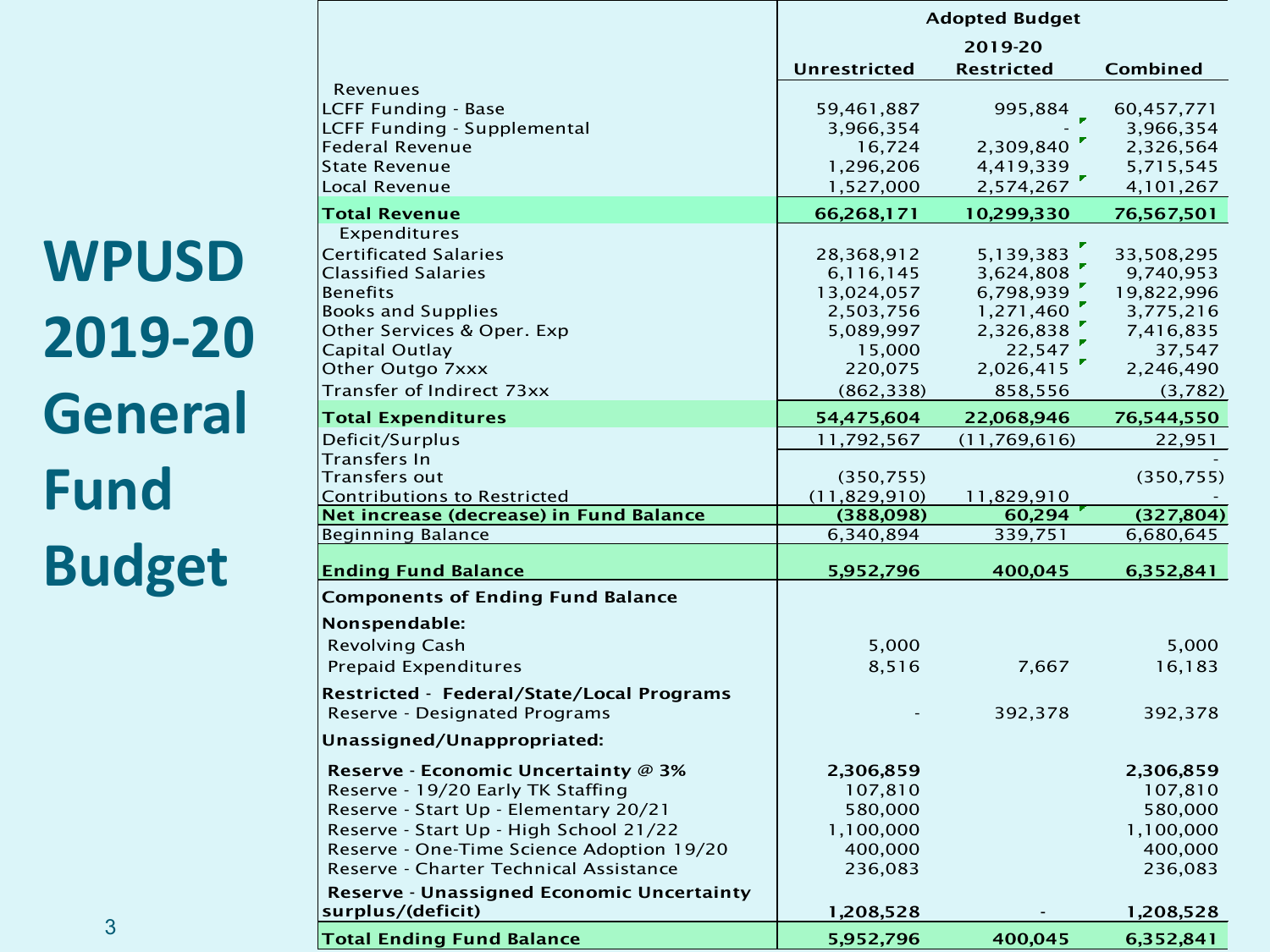## 2018-19 2nd Interim vs. 2018-19 Estimated Actuals

|                                                                                                                                                                                                                                                            | <b>Second Interim</b>                                                                   |                                                                                      | <b>Estimated Actuals</b>                                                                           |                                                                                         | Second Int                                                                    |                     |                                                                                                                                                                |
|------------------------------------------------------------------------------------------------------------------------------------------------------------------------------------------------------------------------------------------------------------|-----------------------------------------------------------------------------------------|--------------------------------------------------------------------------------------|----------------------------------------------------------------------------------------------------|-----------------------------------------------------------------------------------------|-------------------------------------------------------------------------------|---------------------|----------------------------------------------------------------------------------------------------------------------------------------------------------------|
|                                                                                                                                                                                                                                                            | 2018-19                                                                                 |                                                                                      | 2018-19                                                                                            |                                                                                         | vs Est. Actuals                                                               |                     |                                                                                                                                                                |
|                                                                                                                                                                                                                                                            | Combined                                                                                | <b>Unrestricted</b>                                                                  | Restricted                                                                                         | Combined                                                                                | Variance                                                                      |                     |                                                                                                                                                                |
| Revenues<br>LCFF Funding - Base<br>LCFF Funding - Supplemental<br>Federal Revenue<br><b>State Revenue</b>                                                                                                                                                  | 57,439,908<br>3,762,734<br>2,754,046<br>7,480,064                                       | 56,944,637<br>3,790,667<br>16,724<br>2,508,311                                       | 995,884<br>2,763,283<br>5,036,034                                                                  | 57,940,521<br>3,790,667<br>2,780,007<br>7,544,345                                       | 500,613<br>27,933<br>25,961<br>64,281                                         | 2<br>$\overline{3}$ | Major Changes in 2018-19 Budget<br>Revenues:                                                                                                                   |
| Local Revenue                                                                                                                                                                                                                                              | 4,481,981                                                                               | 2,067,213                                                                            | 2,891,079                                                                                          | 4,958,292                                                                               | 476,311                                                                       |                     | <b>LCFF Funding Increase</b>                                                                                                                                   |
| <b>Total Revenue</b>                                                                                                                                                                                                                                       | 75,918,733                                                                              | 65,327,552                                                                           | 11,686,280                                                                                         | 77,013,832                                                                              | 1,095,099                                                                     |                     | \$530,000<br>$- P - 2 46 ADA$                                                                                                                                  |
| Expenditures<br><b>Certificated Salaries</b><br><b>Classified Salaries</b><br><b>Benefits</b><br><b>Books and Supplies</b><br>Other Services & Oper. Exp<br>Capital Outlay<br>Other Outgo 7xxx                                                             | 32,378,589<br>9,549,688<br>18,713,908<br>8,882,941<br>8,574,908<br>448,513<br>2,087,568 | 27,371,369<br>6,026,370<br>12,415,411<br>4,230,647<br>5,381,090<br>23,969<br>225,075 | 5,077,857<br>3,542,777<br>6,300,350 $^{\bullet}$<br>2,377,449<br>3,403,776<br>314,285<br>1,915,129 | 32,449,226<br>9,569,147<br>18,715,761<br>6,608,096<br>8,784,866<br>338,254<br>2,140,204 | 70,637<br>19,459<br>1,853<br>(2, 274, 845)<br>209,958<br>(110, 259)<br>52,636 | 5<br>10             | <b>Federal Revenues</b><br>25,000<br>65,000<br><b>State Revenues</b><br><b>Local Revenues</b><br>475,000<br>\$1,095,000<br>Change in Revenues<br>Expenditures: |
| Transfer of Indirect 73xx                                                                                                                                                                                                                                  | (3,869)                                                                                 | (940, 965)                                                                           | 937,096                                                                                            | (3,869)                                                                                 |                                                                               |                     |                                                                                                                                                                |
| <b>Total Expenditures</b>                                                                                                                                                                                                                                  | 80,632,246                                                                              | 54,732,966                                                                           | 23,868,719                                                                                         | 78,601,685                                                                              | (2,030,561)                                                                   |                     | Salaries & Benefits<br>\$90,000                                                                                                                                |
| Deficit/Surplus<br>Transfers In<br>Transfers out                                                                                                                                                                                                           | (4,713,513)<br>(23,360)                                                                 | 10,594,586<br>(80, 274)                                                              | (12, 182, 439)                                                                                     | (1,587,853)<br>(80,274)                                                                 | 3,125,660<br>(56, 914)                                                        | 12                  | Services, Operating & Other<br>Books, Supplies<br>(2,065,000)                                                                                                  |
| Contributions to Restricted                                                                                                                                                                                                                                |                                                                                         | (11, 267, 603)                                                                       | 11,267,603                                                                                         |                                                                                         |                                                                               |                     | Change in Expenditures<br>(\$1,975,000)                                                                                                                        |
| Net increase (decrease) in Fund Balance                                                                                                                                                                                                                    | (4,736,873)                                                                             | (753, 291)                                                                           | (914, 836)                                                                                         | (1,668,127)                                                                             | 3,068,746                                                                     |                     |                                                                                                                                                                |
| <b>Beginning Balance</b>                                                                                                                                                                                                                                   | 8,348,772                                                                               | 7,094,185                                                                            | 1,254,587                                                                                          | 8,348,772                                                                               |                                                                               |                     | Total Net Increase in Projected 18/19                                                                                                                          |
| <b>Ending Fund Balance</b>                                                                                                                                                                                                                                 | 3,611,899                                                                               | 6,340,894                                                                            | 339,751                                                                                            | 6,680,645                                                                               | 3,068,746                                                                     |                     | <b>Ending Fund Balance</b><br>\$3,068,000                                                                                                                      |
| <b>Components of Ending Fund Balance</b><br>Nonspendable:<br>Revolving Cash<br>Prepaid Expenditures<br>Restricted - Federal/State/Local Programs<br>Reserve - Designated Programs                                                                          | 5,000<br>241,568                                                                        | 5,000<br>8,516                                                                       | 7,667<br>332,084                                                                                   | 5,000<br>16,183<br>332,084                                                              | 16,183<br>90,516                                                              |                     | <b>Estimated Ending Fund</b><br><b>Balance June 30, 2019 -</b><br>\$6,680,645                                                                                  |
| Unassigned/Unappropriated:                                                                                                                                                                                                                                 |                                                                                         |                                                                                      |                                                                                                    |                                                                                         |                                                                               |                     |                                                                                                                                                                |
| Reserve - Economic Uncertainty @ 3%<br>Reserve - Start Up - Elementary 20/21<br>Reserve - Start Up - High School 21/22<br>Reserve - One-Time Science Adoption 19/20<br>Reserve - Charter Technical Assistance<br>Reserve - Unassigned Economic Uncertainty | 2,419,668<br>237,296                                                                    | 2,360,459<br>580,000<br>1,100,000<br>400,000<br>257,815                              |                                                                                                    | 2,360,459<br>580,000<br>1,100,000<br>400,000<br>257,815                                 | (59, 209)<br>580,000<br>1,100,000<br>400,000<br>20,519                        |                     |                                                                                                                                                                |
| surplus/(deficit)                                                                                                                                                                                                                                          | 708,367                                                                                 | 1,629,104                                                                            |                                                                                                    | 1,629,104                                                                               | 920,737                                                                       |                     |                                                                                                                                                                |
| <b>Total Ending Fund Balance</b>                                                                                                                                                                                                                           | 3,611,899                                                                               | 6,340,894                                                                            | 339,751                                                                                            | 6,680,645                                                                               | 3,068,746                                                                     |                     | 4                                                                                                                                                              |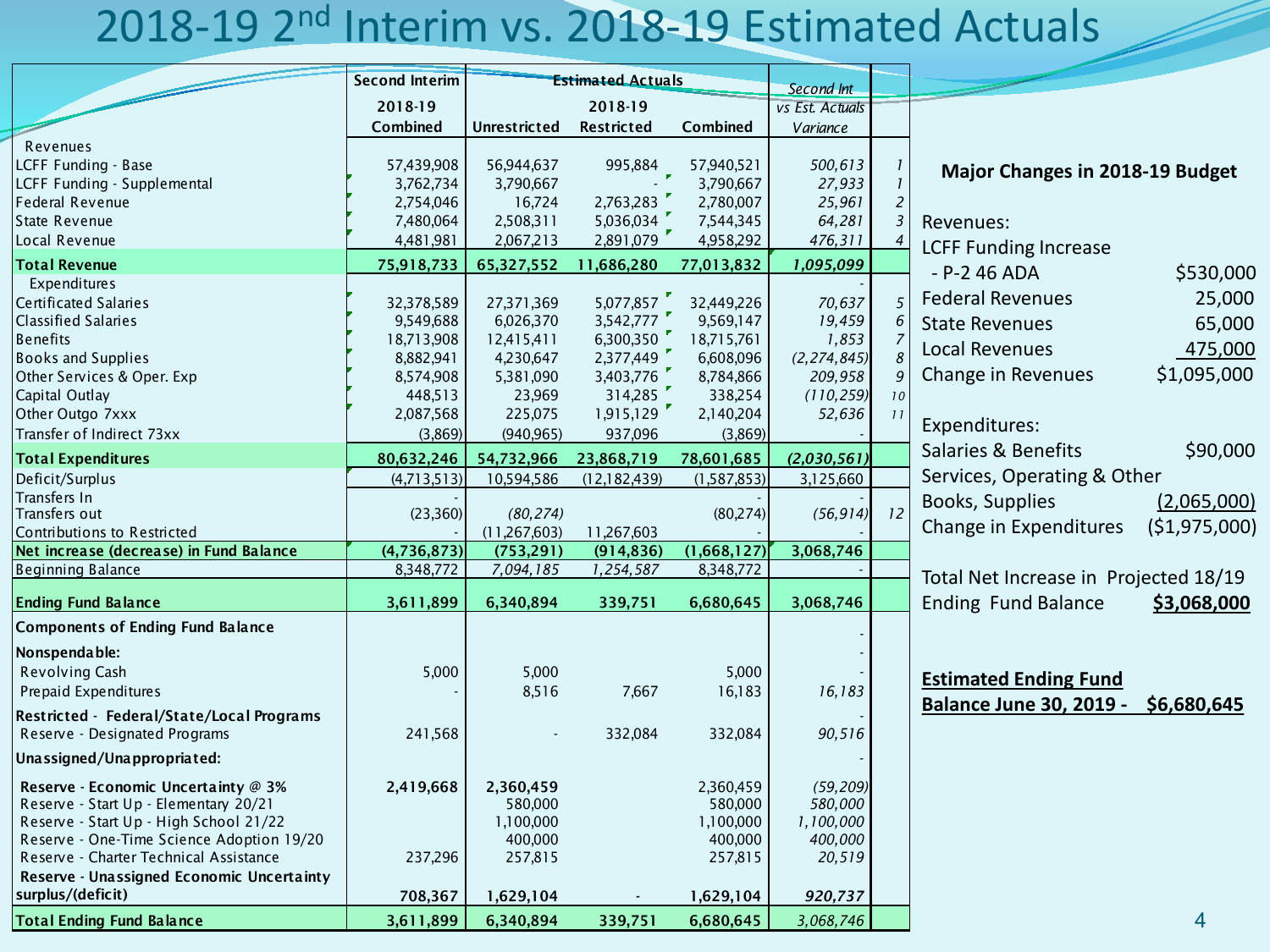## Enrollment and ADA Projections

For the 2018-19 school year, the District enrollment increased by 128 students, a 1.8% increase. With the exception of a one-year decline of 54 students in 2014-15, the District has experienced an average annual enrollment increase of approximately 1.15% over the past seven years.

Average Daily Attendance rates (ADA) have ranged from a high of 96.2% in 2015-16 to a low of 94.42% in 2010-11 with an average ADA rate of 95.9% for the last five years and 95.8% for the last three years.

The enrollment projections do not include any potential enrollment growth for the addition of the elementary (20/21) or high school (21/22) nor potential reduction for the permanent construction of John Adams Academy charter (20/21).

Enrollment and attendance projections for the current budget year, 2019-20 Adopted budget year and the next two projected budget years are listed below:

|                                  | 18/19 Est.     |               |            |            |
|----------------------------------|----------------|---------------|------------|------------|
|                                  | <b>Actuals</b> | 19/20 Adopted | 20/21      | 21/22      |
|                                  | <b>Budget</b>  | <b>Budget</b> | Projection | Projection |
| Enrollment                       | 7,088          | 7,159         | 7,230      | 7,303      |
| <b>ADA Yield</b>                 | 95.6%          | 95.8%         | 95.8%      | 95.8%      |
| <b>ADA</b>                       | 6,799          | 6,878         | 6,947      | 7,016      |
| % Increase (Decrease) Enrollment | 1.8%           | 1.0%          | 1.0%       | 1.0%       |
| # Increase (Decrease) Enrollment | 128            | 71            | 71         | 73         |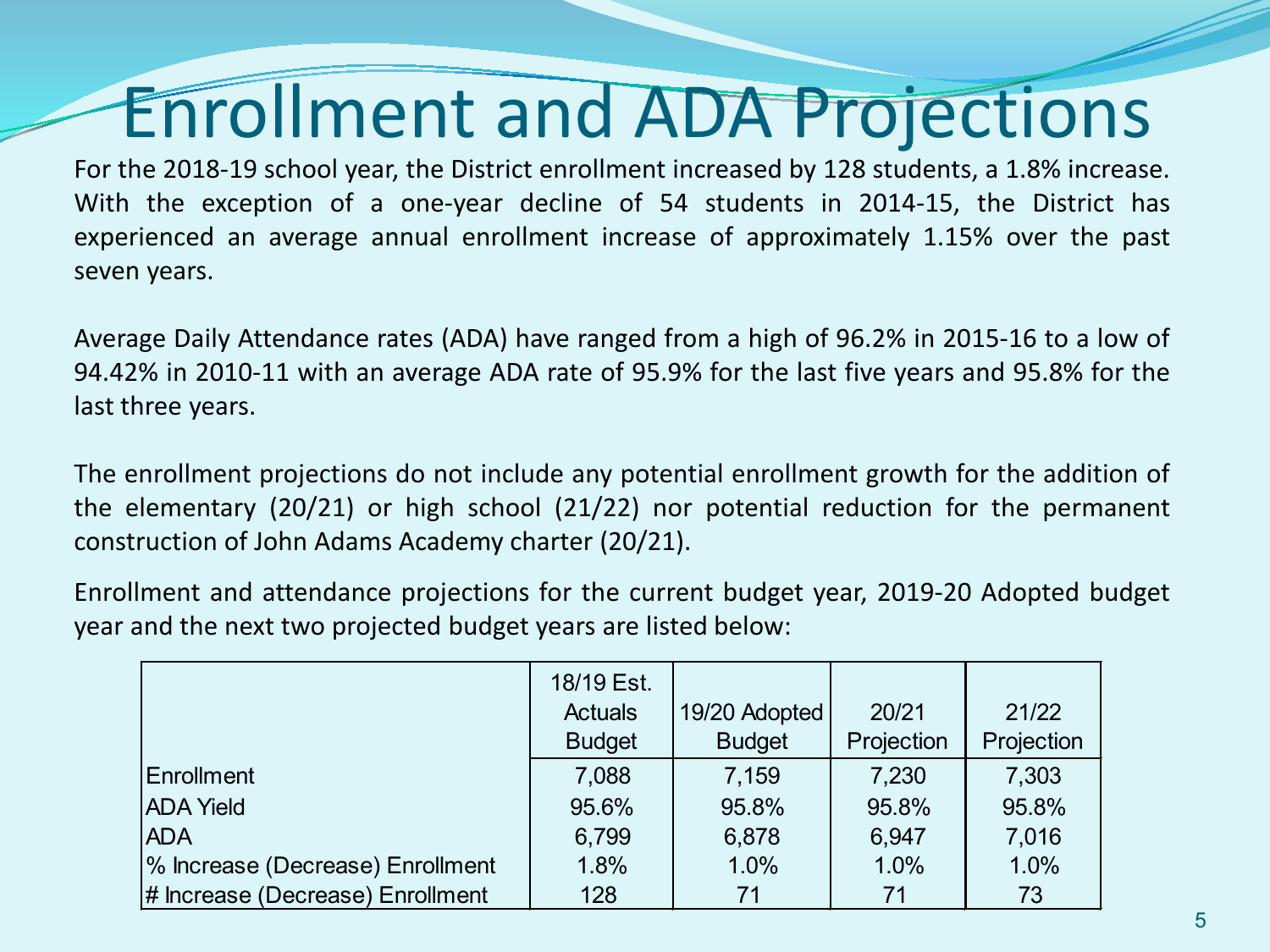### **Local Control Funding Formula & State Revenues**

#### **Local Control Funding Formula**

With the release of the Governor's 2019-20 May Revision, the Department of Finance has revised estimates of the statutory cost-of-living adjustments (COLAs) for 2019-20 and future years. The table below illustrates the current 2018-19 budget year, proposed 2019-20 budget year and next three years:

#### **Other State Programs**

The Governor's May Revision proposal includes a cost-of-living adjustment (COLA) of 3.26% for the 2019-20 fiscal year. Programs outside the LCFF, including Special Education and Child Nutrition, will also receive the statutory COLA of 3.26%.

|                                                                         | 2018-19    | 2019-20 | 2020-21 | 2021-22 | 2022-23 |  |  |
|-------------------------------------------------------------------------|------------|---------|---------|---------|---------|--|--|
| <b>Cost-of-Living Adjustment</b><br>(COLA)                              | $3.70\%$ * | 3.26%   | 3.00%   | 2.80%   | 3.16%   |  |  |
| <b>DOF Gap Funding %</b>                                                | 100.00%    |         |         |         |         |  |  |
| *Includes statutory COLA of 2.71% plus an additional 0.99% augmentation |            |         |         |         |         |  |  |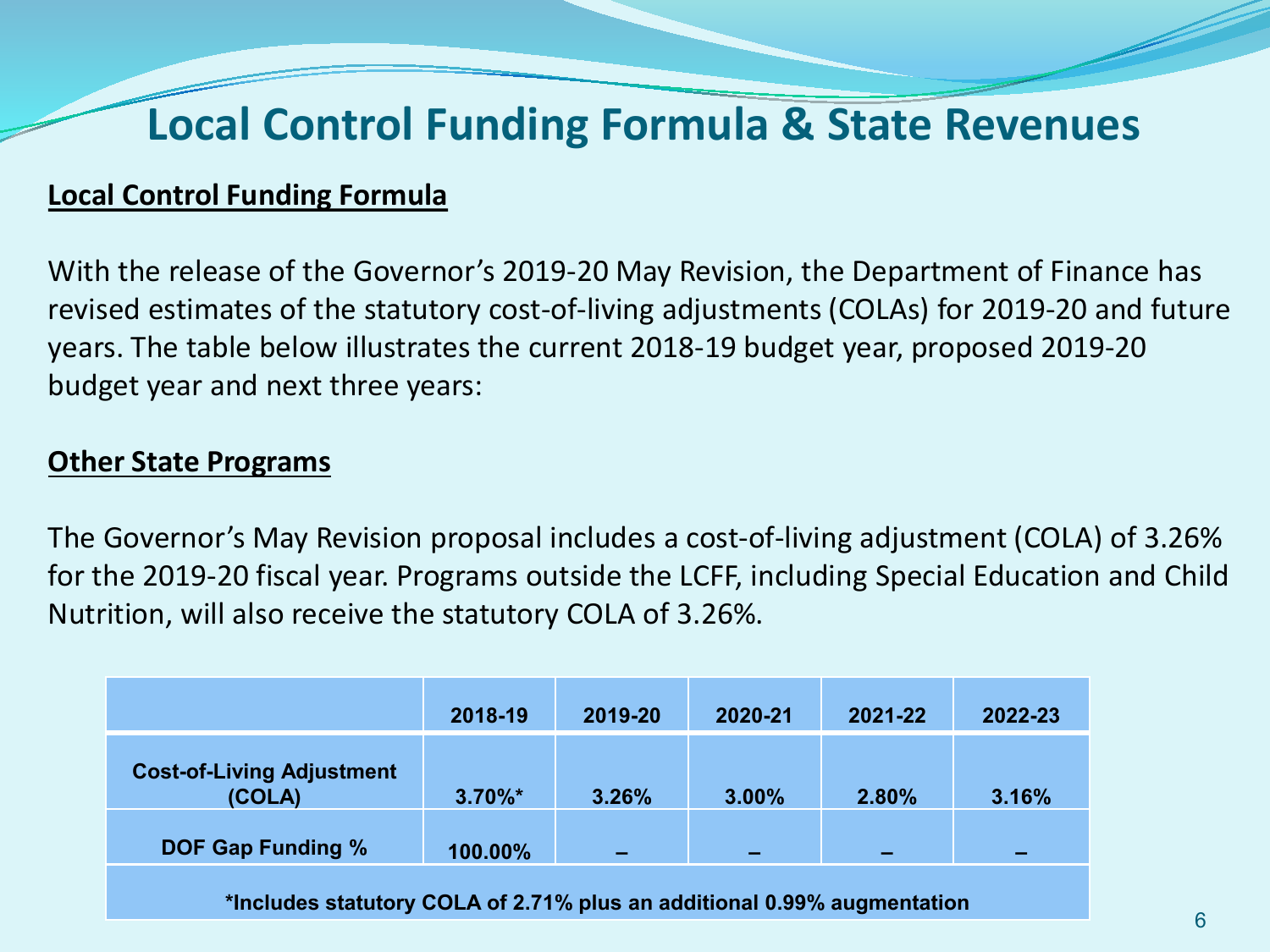### **Contributions to Restricted Programs**

#### **Contributions to Restricted Programs**

Some categorical programs require contributions from the district unrestricted funds as the funding received does not cover the expenditures for that specific program. A summary of the change in contributions from 2019-20 Adopted to 2018-19 Estimated Actuals Budget is presented below:

#### *Contributions to Restricted Programs 2018-19 Estimated Actuals and 2019-20 Adopted Budget*

| <u>Program</u>                            | <b>Resource</b> | 2018-19<br><b>Estimate</b> | 2019-20<br><b>Budget</b> | <b>Change</b> | <b>Comments</b>                                                                                                                                                                                                                         |
|-------------------------------------------|-----------------|----------------------------|--------------------------|---------------|-----------------------------------------------------------------------------------------------------------------------------------------------------------------------------------------------------------------------------------------|
| Special Ed-Basic Grant<br>(PL94-142)      | 3310            | \$1,765,268                | \$1,912,760              | \$147,492     | Increase in PERS rate \$47k, additional LHS<br>RSP para \$32k, step & column \$29k,<br>salary settlement \$30k                                                                                                                          |
| Spec Ed Pre-School                        | 3315            | \$0                        | \$0                      | \$0           |                                                                                                                                                                                                                                         |
| Spec Ed Pre-School                        | 3320            | \$287,729                  | \$0                      | (\$287,729)   | This resource has been folded into resource<br>6500 - see below                                                                                                                                                                         |
| <b>Special Education</b>                  | 6500            | \$7,336,619                | \$8,039,163              | \$702,544     | Addition of resource 3320 revenues and<br>expenditures \$288k, salary settlements<br>\$122k, increase in STRS rate \$17k,<br>projected increase in PCOE billback \$113k,<br>step & column \$80k, NPA/NPS \$52k,<br>indirect costs \$13k |
| Maintenance                               | 8150            | \$1,877,987                | \$1,877,987              | \$0           |                                                                                                                                                                                                                                         |
| Total Contribution to Restricted Programs |                 | \$11,267,603               | \$11,829,910             | \$562,307     |                                                                                                                                                                                                                                         |
| <b>Total Special Ed Contribution</b>      |                 | \$9,389,616                | \$9,951,923              | \$562,307     |                                                                                                                                                                                                                                         |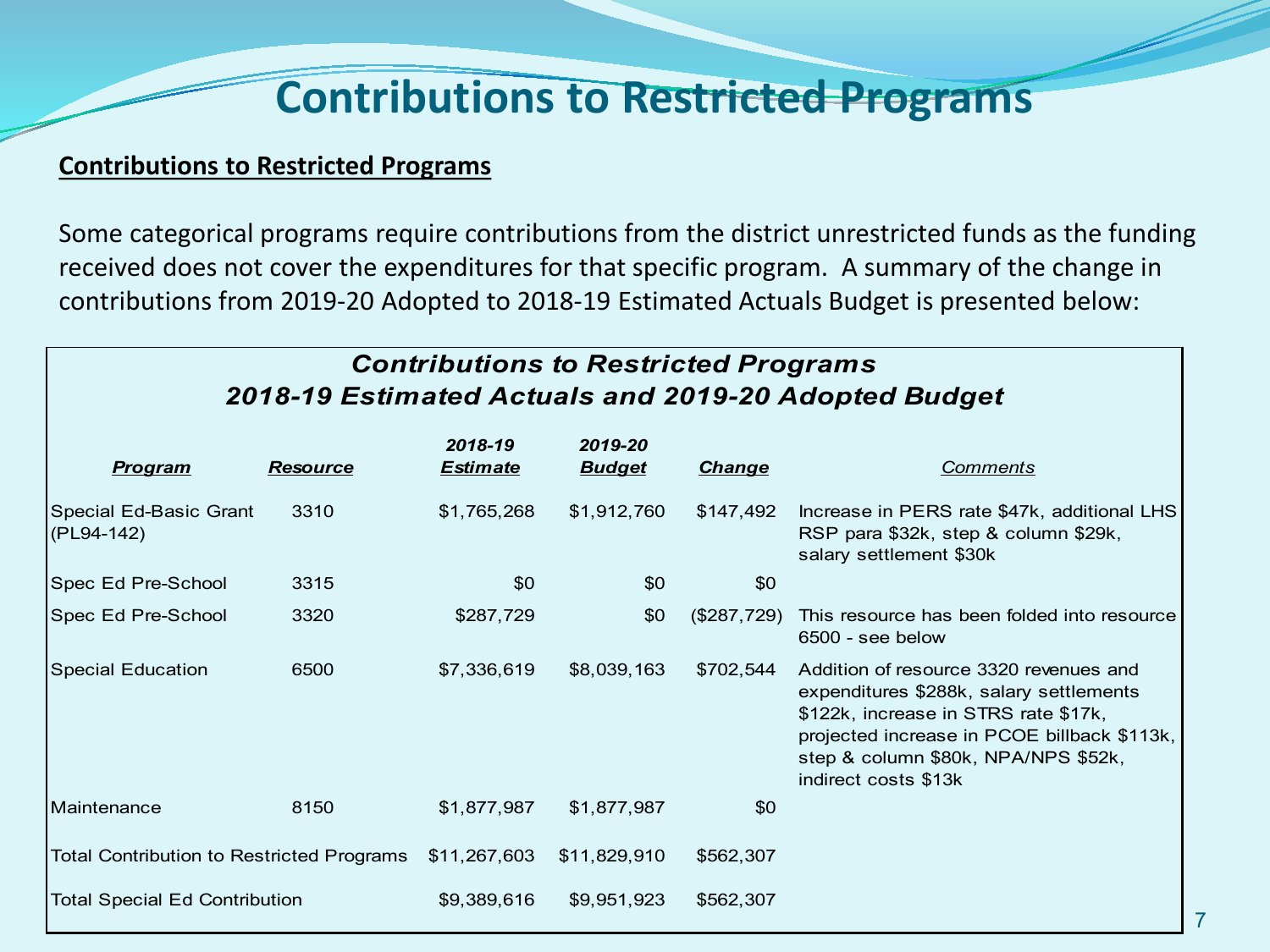## **CalSTRS and CalPERS Employer Contributions**

The Governor's May Revision proposed an additional investment to further reduce the CalSTRS employer contribution rate from the statutory rate of 18.13% to 16.7% in 2019-20. The proposal retains the decrease in the employer rate that was included in the January proposal of 19.1% to 18.1% in 2020-21.

| STRS Rates - Governor's May Revision Proposal |  |                        |         |         |                       |         |         |         |         |  |         |
|-----------------------------------------------|--|------------------------|---------|---------|-----------------------|---------|---------|---------|---------|--|---------|
| <b>Fiscal Year</b>                            |  | 2018-19                |         | 2019-20 |                       | 2020-21 | 2021-22 |         | 2022-23 |  |         |
| <b>STRS Employer Rate</b>                     |  | 16.28%<br>16.70%       |         |         | 17.80%<br>18.10%      |         |         | 17.80%  |         |  |         |
|                                               |  | <b>PERS</b><br>Adopted |         | Actual  | <b>PERS Projected</b> |         |         |         |         |  |         |
| <b>Fiscal Year</b>                            |  | 2018-19                | 2019-20 |         |                       |         |         | 2020-21 | 2021-22 |  | 2020-21 |
| <b>Employer Rate</b>                          |  | 18.062%                |         | 20.733% |                       | 23.6%   | 24.9%   |         | 24.9%   |  |         |

The CalSTRS and CalPERS additional costs associated with the employer rates increase over the next three years as follows:

|                                                         | 2019-20   | 2020-2021 | 2021-2022  |
|---------------------------------------------------------|-----------|-----------|------------|
| <b>STRS Additional Costs Per Year</b>                   | 140,735   | 477,091   | (106, 166) |
| <b>PERS Additional Costs Per Year</b>                   | 260,181   | 288,369   | 137,811    |
| <b>Total Per Yearl</b>                                  | 400,916   | 765,460   | 31,645     |
|                                                         |           |           |            |
| <b>STRS Additional Costs - Cumulative (since 16/17)</b> | 5,944,467 | 6,421,558 | 6,315,392  |
| <b>PERS Additional Costs - Cumulative (since 16/17)</b> | 908,240   | 1,196,609 | 1,334,420  |
| <b>Total Cumulative</b>                                 | 6,852,707 | 7,618,167 | 7,649,812  |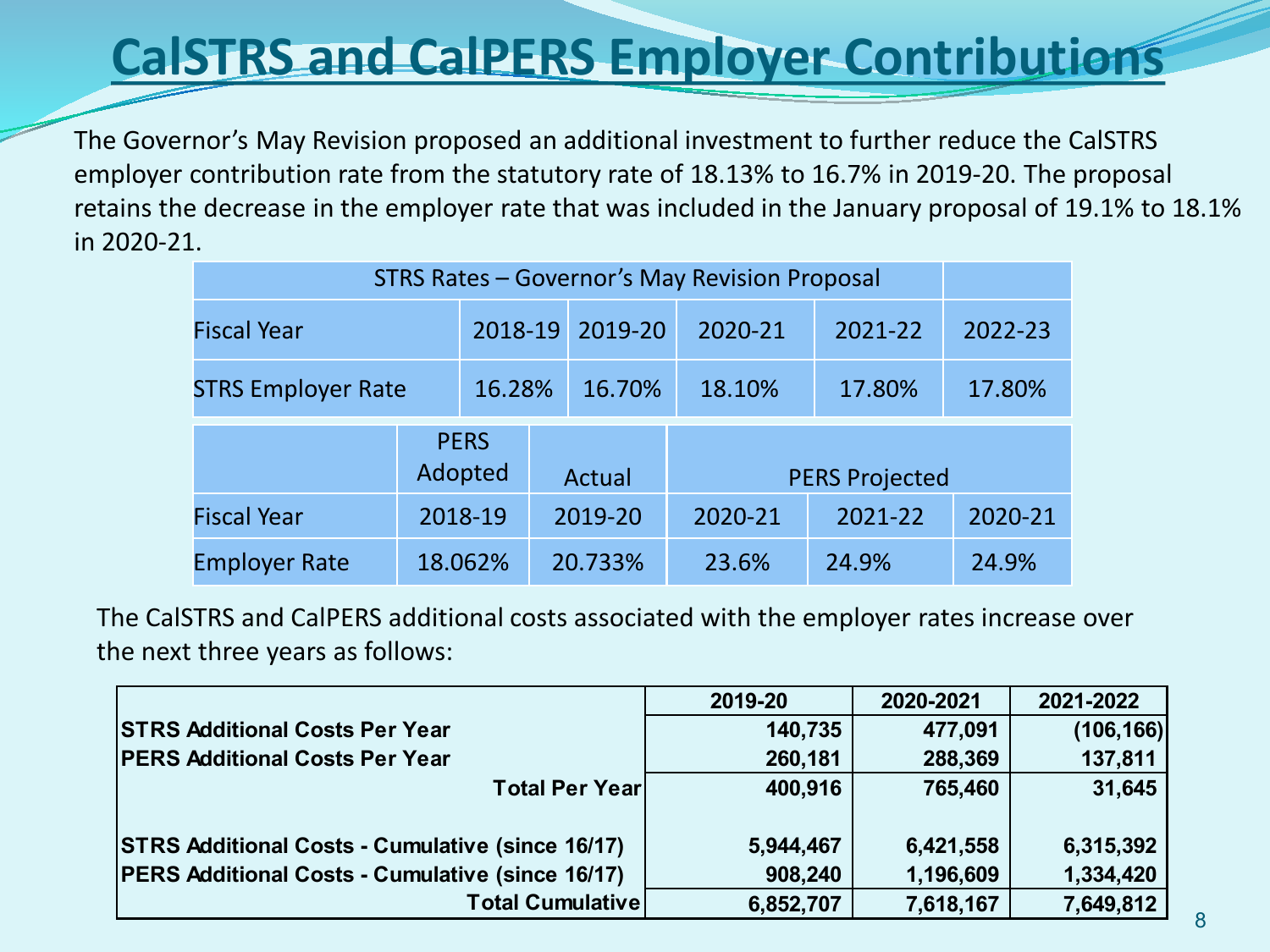### Multi-Year Projections

 $\overline{\phantom{a}}$ 

|                                                                                     | <b>Adopted Budget</b> | Projection      | <b>Projection</b> |
|-------------------------------------------------------------------------------------|-----------------------|-----------------|-------------------|
|                                                                                     | 2019-20               | 2020-2021       | 2021-2022         |
|                                                                                     | Combined              | <b>Combined</b> | <b>Combined</b>   |
| Revenues                                                                            |                       |                 |                   |
| <b>LCFF Funding - Base</b>                                                          | 60,457,771            | 62,840,784      | 65,193,208        |
| LCFF Funding - Supplemental                                                         | 3,966,354             | 4,086,899       | 4,201,102         |
| <b>Federal Revenue</b>                                                              | 2,326,564             | 2,326,564       | 2,326,564         |
| <b>State Revenue</b>                                                                | 5,715,545             | 5,561,078       | 5,561,078         |
| Local Revenue                                                                       | 4,101,267             | 3,961,267       | 3,961,267         |
| <b>Total Revenue</b>                                                                | 76,567,501            | 78,776,592      | 81,243,219        |
| Expenditures                                                                        |                       |                 |                   |
| <b>Certificated Salaries</b>                                                        | 33,508,295            | 34,408,866      | 35,388,814        |
| <b>Classified Salaries</b>                                                          | 9,740,953             | 10,058,223      | 10,600,853        |
| <b>Benefits</b>                                                                     | 19,822,996            | 21,184,363      | 21,779,760        |
| <b>Books and Supplies</b>                                                           | 3,775,216             | 3,566,963       | 3,727,088         |
| Other Services & Oper. Exp                                                          | 7,416,835             | 7,461,835       | 7,649,979         |
| Capital Outlay                                                                      | 37,547                | 37,547          | 37,547            |
| Other Outgo 7xxx                                                                    | 2,246,490             | 2,246,490       | 2,246,490         |
| Transfer of Indirect 73xx                                                           | (3,782)               | (19,317)        | (19, 317)         |
| <b>Total Expenditures</b>                                                           | 76,544,550            | 78,944,970      | 81,411,213        |
| Deficit/Surplus                                                                     | 22,951                | (168, 378)      | (167, 994)        |
| Transfers In                                                                        |                       |                 |                   |
| <b>Transfers out</b>                                                                | (350, 755)            | (229, 994)      | (349, 377)        |
| <b>Contributions to Restricted</b>                                                  |                       |                 |                   |
| Net increase (decrease) in Fund Balance                                             | (327, 804)            | (398, 372)      | (517, 370)        |
| <b>Beginning Balance</b>                                                            | 6,680,645             | 6,352,841       | 5,954,469         |
| <b>Ending Fund Balance</b>                                                          | 6,352,841             | 5,954,469       | 5,437,099         |
| <b>Components of Ending Fund Balance</b>                                            |                       |                 |                   |
| Nonspendable:                                                                       |                       |                 |                   |
|                                                                                     |                       |                 |                   |
| <b>Revolving Cash</b>                                                               | 5,000                 | 5,000           | 5,000             |
| <b>Prepaid Expenditures</b>                                                         | 16,183                |                 |                   |
| Restricted - Federal/State/Local Programs                                           |                       |                 |                   |
| Reserve - Designated Programs                                                       | 392,378               | 560,045         | 720,045           |
| Unassigned/Unappropriated:                                                          |                       |                 |                   |
| Reserve - Economic Uncertainty @ 3%                                                 | 2,306,859             | 2,375,249       | 2,452,818         |
| Reserve - Additional LCFF Supplemental                                              |                       |                 |                   |
| Required Increase Budget 20-21 & 21-22                                              |                       | 70,545          | 134,748           |
| Reserve - RRM Contribution Inc to 3% in 20/21                                       |                       | 440,922         | 948,237           |
| Reserve - 19/20 Early TK Staffing                                                   | 107,810               | 107,810         | 107,810           |
| Reserve - Start Up - Elementary 20/21                                               |                       |                 |                   |
| Reserve - Start Up - High School 21/22                                              | 580,000<br>1,100,000  | 1,100,000       |                   |
|                                                                                     | 400,000               |                 |                   |
| Reserve - One-Time Science Adoption 19/20<br>Reserve - Charter Technical Assistance | 236,083               | 400,000         | 400,000           |
|                                                                                     |                       | 214,351         | 192,619           |
| <b>Reserve - Unassigned Economic Uncertainty</b><br>surplus/(deficit)               | 1,208,528             | 680,546         | 475,821           |
|                                                                                     |                       |                 |                   |
| <b>Total Ending Fund Balance</b>                                                    | 6,352,841             | 5,954,469       | 5,437,099         |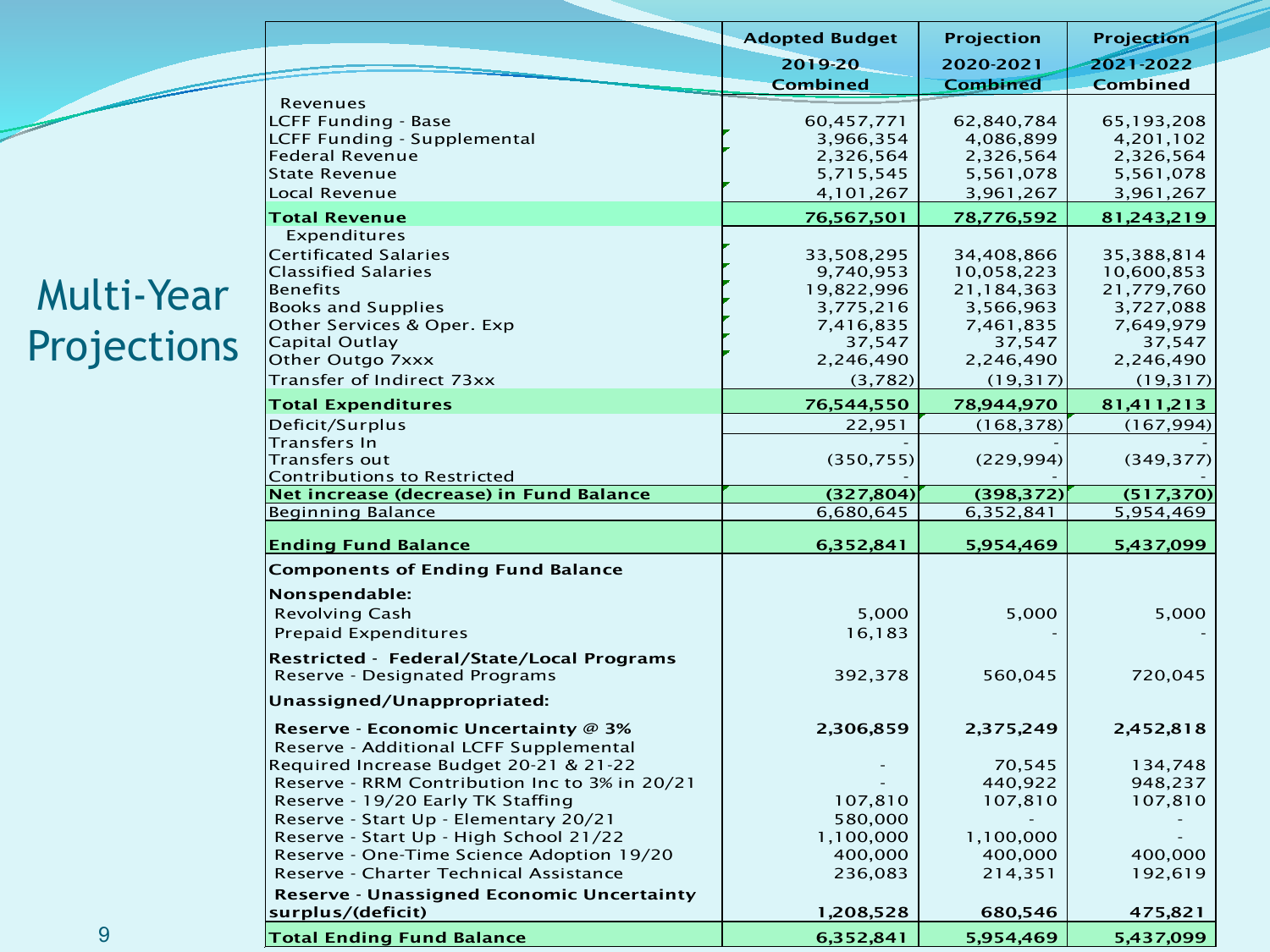## WPUSD 2019-20 Budget Assumptions

### **Expenditures for New Elementary and High School**

Included in the 2020-21 and 2021-22 budget years are expenditures related to the startup and ongoing operational costs of the two new schools. We have included ongoing expenses for administration, office/clerical, custodial, grounds and cafeteria staffing along with any additional certificated support staffing as part of the operations of the school. Teaching staff have not been increased in the two budget years for the opening of the two schools as any revenue due to potential growth in enrollment is also not included in the budget years. As we move closer to the opening of each school we will continue to adjust the budget for the appropriate operations of the elementary school and high school.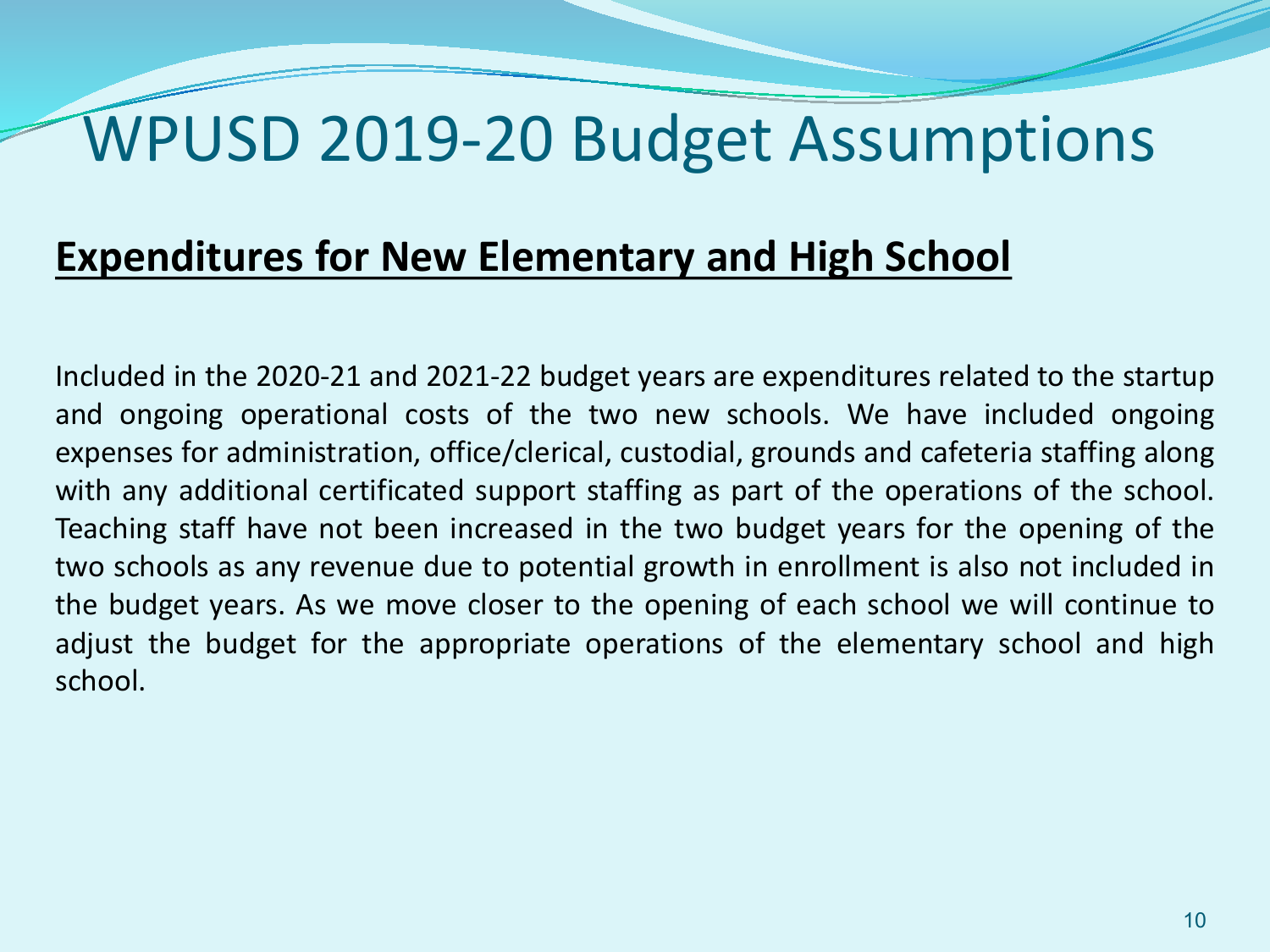## **Details of Components of Ending Fund Balance**

Combined Combined Combined

Projection

Projection

2021-2022

Adopted Budget

2019-20

2020-2021

| 2019-20 Ending Fund       |
|---------------------------|
| <b>Balance Components</b> |
| $(56, 352, 841)$ :        |

| <b>Ending Fund Balance</b>                       | 6,352,841                                                  | 5,954,469 | 5,437,099 |
|--------------------------------------------------|------------------------------------------------------------|-----------|-----------|
| <b>Components of Ending Fund Balance</b>         |                                                            |           |           |
|                                                  |                                                            |           |           |
| <b>Revolving Cash</b>                            | 5,000                                                      | 5,000     | 5,000     |
| <b>Prepaid Expenditures</b>                      | 16,183                                                     |           |           |
|                                                  |                                                            |           |           |
| Reserve - Designated Programs                    | 392,378                                                    | 560,045   | 720,045   |
| Unassigned/Unappropriated:                       |                                                            |           |           |
| Reserve - Economic Uncertainty @ 3%              | 2,306,859                                                  | 2,375,249 | 2,452,818 |
| Reserve - Additional LCFF Supplemental           |                                                            |           |           |
| Required Increase Budget 20-21 & 21-22           |                                                            | 70,545    | 134,748   |
| Reserve - RRM Contribution Inc to 3% in 20/21    |                                                            | 440,922   | 948,237   |
| Reserve - 19/20 Early TK Staffing                | 107,810                                                    | 107,810   | 107,810   |
| Reserve - Start Up - Elementary 20/21            | 580,000                                                    |           |           |
| Reserve - Start Up - High School 21/22           | 1,100,000                                                  | 1,100,000 |           |
| Reserve - One-Time Science Adoption 19/20        | 400,000                                                    | 400,000   | 400,000   |
| Reserve - Charter Technical Assistance           | 236,083                                                    | 214,351   | 192,619   |
| <b>Reserve - Unassigned Economic Uncertainty</b> |                                                            |           |           |
| surplus/(deficit)                                | 1,208,528                                                  | 680,546   | 475,821   |
| <b>Total Ending Fund Balance</b>                 | 6,352,841                                                  | 5,954,469 | 5,437,099 |
|                                                  | Nonspendable:<br>Restricted - Federal/State/Local Programs |           |           |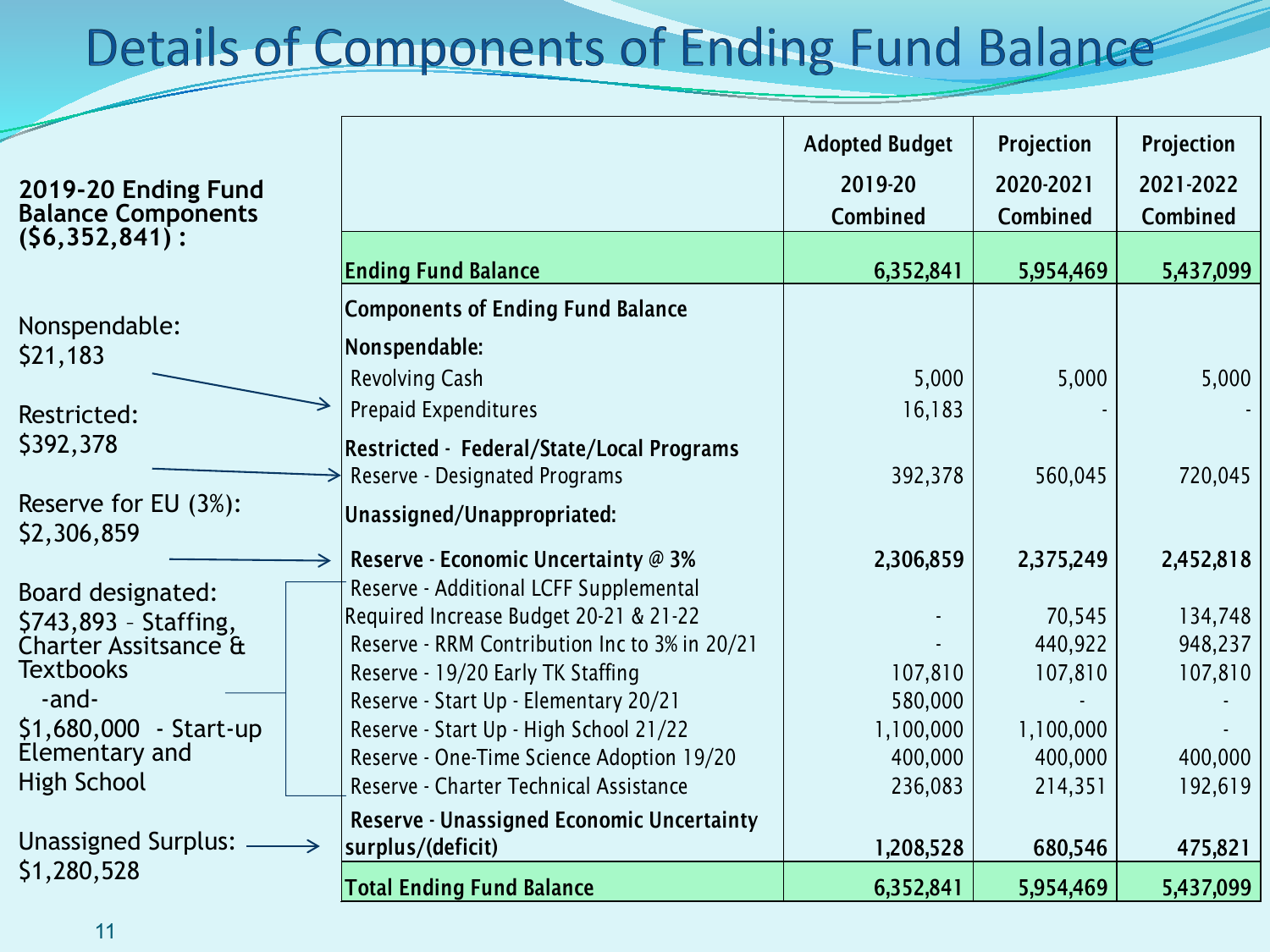## 2019-20 Adopted Budget - Other Funds

| 2019-20 ADOPTED BUDGET                        |            |                                         |                |                                                                                        |             |                     |                     |
|-----------------------------------------------|------------|-----------------------------------------|----------------|----------------------------------------------------------------------------------------|-------------|---------------------|---------------------|
|                                               |            |                                         |                |                                                                                        |             |                     | <b>Ending</b>       |
|                                               |            |                                         |                |                                                                                        |             |                     | <b>Fund Balance</b> |
|                                               |            |                                         |                |                                                                                        |             |                     |                     |
| \$                                            | 22,908     |                                         | 71,682         | $\boldsymbol{\$}$                                                                      | 71,682      | \$                  | 22,908              |
| <b>Fund 12 - Child Development Fund</b><br>\$ | 10,480     | \$                                      | $\blacksquare$ | \$                                                                                     | ٠           | \$                  | 10,480              |
| \$                                            | 14,112     |                                         |                | \$                                                                                     | 1,912,395   | \$                  | 14,112              |
|                                               |            |                                         |                |                                                                                        |             |                     |                     |
| \$                                            | 519,230    |                                         | 220,500        | \$                                                                                     |             | \$                  | 739,730             |
| \$                                            | 66,175,984 | \$                                      | 600,000        | \$                                                                                     | 66,775,984  | \$                  | ۰                   |
| \$                                            | 141,607    |                                         | 509,000        | \$                                                                                     | 509,000     | \$                  | 141,607             |
| \$                                            | 108,917    | \$                                      | 6,000          | \$                                                                                     |             | \$                  | 114,917             |
| \$                                            | 94,922     | $\boldsymbol{\$}$                       | 3,000          | \$                                                                                     |             | \$                  | 97,922              |
| \$                                            | 5,355,339  |                                         |                | $\boldsymbol{\$}$                                                                      | 7,255,365   | \$                  | 4,533,129           |
| \$                                            | 7,132      | $\boldsymbol{\hat{\varphi}}$            | 125            | $\boldsymbol{\$}$                                                                      |             | \$                  | 7,257               |
|                                               |            |                                         |                |                                                                                        |             |                     | 166,792 12          |
|                                               | \$         | <b>Beginning</b><br><b>Fund Balance</b> | \$<br>164,292  | <b>Revenues</b><br>$\boldsymbol{\mathsf{s}}$<br>\$1,912,395<br>\$<br>\$<br>\$6,433,155 | 2,500<br>\$ | <b>Expenditures</b> | \$                  |